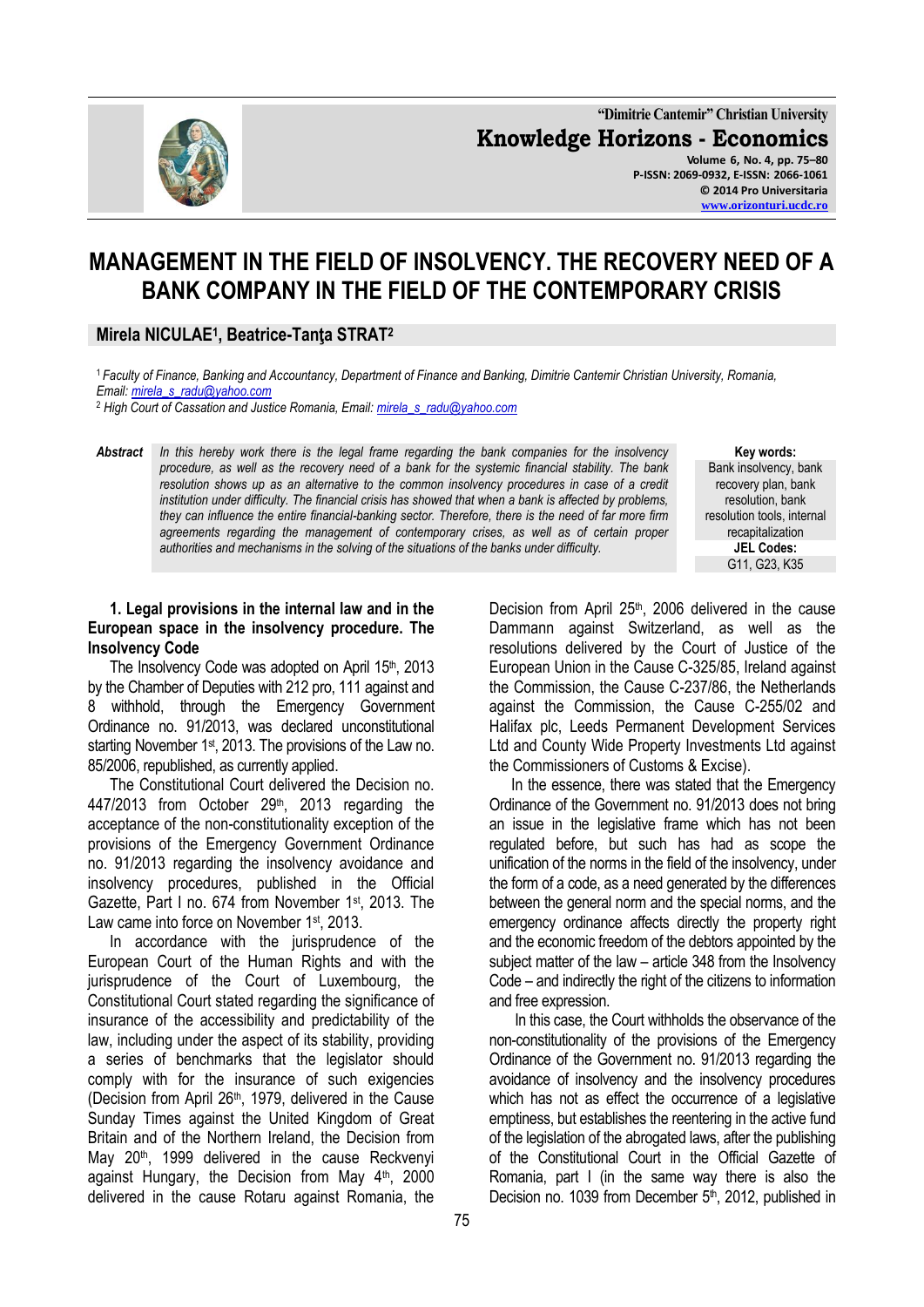the Official Gazette of Romania, Part I, no. 61 from January 29<sup>th</sup>, 2013).

The Court withholds that in such cases, in which the laws which abrogate other laws as being nonconstitutional are observed, no "abrogation of the abrogation" occurs for being withheld the incidence of the provisions of the article 64, paragraph (3), second thesis of the Law no. 24/2000, according to which "It is not permitted that, through the abrogation of a previous abrogation law to come into force the initial law" – provisions opposable to the legislator in the legal activity, but it is about an specific effect of the non-constitutional observance decisions of an abrogating law, effect based on the constitutional provisions of article 142 paragraph (1), which sets up the role of the Constitutional Court os guarantor of the supremacy of the Constitution, and of the article 147 paragraph (4) according to which the provisions of the Court are compulsory.

Therefore, the Court observed expressly such distinction within the decisions no. 414 from April  $14<sup>th</sup>$ , 2010, published in the Official Gazette of Romania, Part I, no. 291 from May  $4<sup>th</sup>$ , 2010, and no. 1039 from December 5<sup>th</sup>, 2012, published in the Official Gazette of Romania, Part I, no. 61 from January 29<sup>th</sup>, 2013, withholding that "such is a specific effect of the loss of constitutional legitimacy […], a different and more serious sanction than a simple abrogation of a law".

Also, in the plan of the approached theme there are to be mentioned the following legal instruments, without removing the hypothesis that now, in the field of insolvency there is a loop: the Government Ordinance no. 10/2004 regarding the procedure of the judicial reorganization and bankruptcy of the credit institutions, with its subsequent changes and surveillance legal instruments of the credit institutions, the Cooperation agreement between the financial surveillance authorities, central banks and ministries of finances from the European Union regarding the trans-border financial stability and the Remarks<sup>1</sup> regarding the Cooperation agreement between the financial surveillance authorities, central banks and ministries of finances from the European Union regarding the transborder financial stability.

Starting January 1st, 2014, there is to be mentioned the legal frame adopted on the level of the European Union, the Directive no. 2013/36/EU concerning the access to the activity of the credit institutions and careful surveillance of the credit institutions and of the investment companies, of change of the Directive 2002/87/EC and abrogation of the Directives 2006/48/EC and 2006/49/EC and Regulation (EU) no. 575/2013 of the European Parliament of the Council from June 26<sup>th</sup>, 2013 regarding the prudential requirements for the credit institutions and investment companies and change of the Regulation (EU) no.

648/2012, legal documents whose application and implementation must be insured simultaneously on the level of the member states.

The Regulation (EU) no. 575/2013 is of direct application in all the member states starting January 1<sup>st</sup>, 2014, which imposes the transposition and implementtation in the primary and secondary national law of the Directive no. 2013/36/EU to be completed by the end of 2013, for the insurance of the compliance with the transposition liability within the term provided by the directive and of avoidance of registration, starting January 1st, 2014, of a law conflict between the provisions of the EU Regulation and of the national law in the field of prudential requirements applicable to the credit institutions and investment companies.

## **2. Strategies of the European Union regarding the recovery need of a bank company in the insolvency procedure**

In the information note of the European Commission from June 22nd, 2012 from Brusselles, the Commission considers that there should be a clear and long-term vision regarding the future of the Economic and Monetary Union, which should set up an accurate direction of the reforms and decisions necessary for the EU and the member states to be able to face the current challenges.

Therefore, the Commission insisted on that an advanced economic integration represents one of the remedies of the current crisis, respectively a new stage in the European integration which might complete the existing Monetary Union. In this context, the Commission presented the concept of bank union<sup>2</sup>.

Therefore, it is deemed that it did not represent a new legal instrument through the European Bank Union, but a political vision on a more advanced European integration, having as base the recently performed measures in the scope of consolidation of the regulation of the bank sector, following to adopt other measures subsequently.

Regarding the European Bank Union, it started man conflicts regarding its effectiveness in relationship with the ideological-political and scientific-methodological factors. Currently, under such aspect, not only prognosis methodologies are really necessary for its accomplishment in the European space, which should emphasize the financial-fiscal trends of recovery of the bank – generally speaking – in the context of the crisis, but also in the palpable strategies and tactics in the economical-social reality of the member states. Nevertheless, in the context of the crisis infiltrated in the entire Europe and in the U.S.A. – the latter finding pragmatic solutions with immediate and reasonable scope through the reorganization of the bank company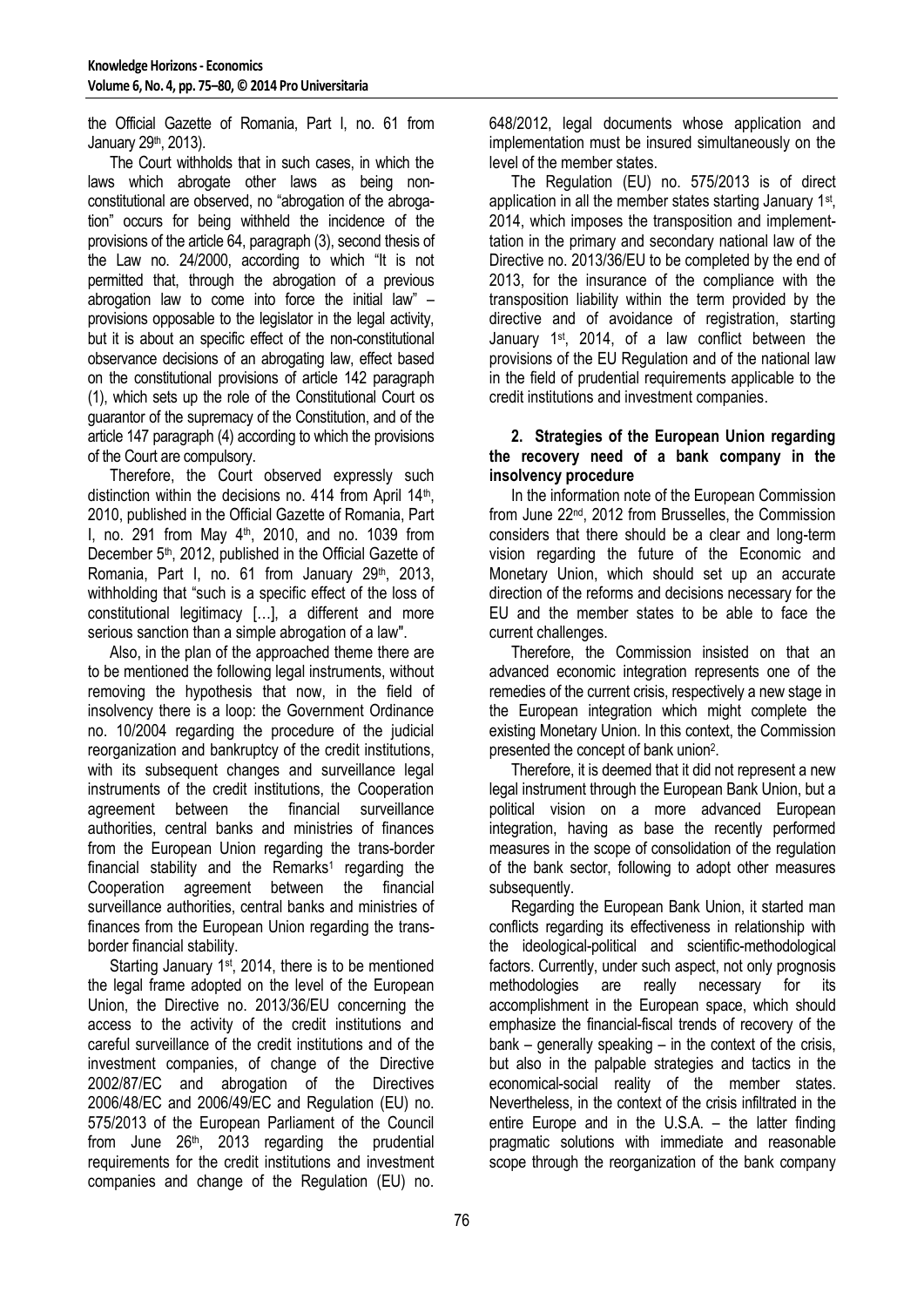and/or any optimal financial-fiscal remedy in the insolvency procedure.

On January 1<sup>st</sup>, 2011, three surveillance European authorities were incorporated with the introduction of a surveillance architecture:

- the European Bank Authority (EBA) which is dealing with the bank surveillance, including the surveillance of the recapitalization of the banks;
- the European Authority for movable assets and markets (EAMAM), which is dealing with the surveillance of the capital markets;
- the European Authority for insurances and occupational pensions (EAIOP), which is dealing with the surveillance of the insurance sector.

The bank institutions entered into the crisis with insufficient capital, both quantitative and qualitative, for which reason they needed support without precedent from the national authorities. Through the proposition regarding the capitalization of the banks ("CRD IV") presented in July of last year<sup>3</sup>, the Commission launched the implementation process of the new international standards in the European Union regarding the bank capital agreed on the G20 level (hereinafter called Basel III agreement).

The plenum of the European Parliament voted the project of the Bank Union on April 15<sup>th</sup>, 2014, as well as the Law Project regarding the insolvency prevention and insolvency procedures, adopted by the plenum of the Chamber of Deputies of the Romanian Parliament.

The Bank Union "is the end of the era of massive recapitalizations of the banks. The bankruptcy of an European bank is a national large project when the government is trying to save it, investing money from the national budget. It is a direct attack on the citizens as contributors whose money is spent for repairing the others' mistakes"<sup>4</sup>

In other words, the liquidation mechanism of the banks in the Euro area under difficulty (bank resolution mechanism) shall not permit any possible costs to be borne by the contributors, but by the bank system itself<sup>5</sup>. There is to be mentioned that the European Union took measures regarding the bank capitalization.

Through the requirements related to the politics imposed to the member states in the bank system there have been provided political measures regarding: the good liquidation of the non-reliable institutions, the restructuring of the reliable banks, more severe capital requirements, recapitalization of the banks, detailed crisis simulations (stress tests), settlement of certain objectives regarding the decrease of the indebtedness, as well as the consolidation of the regulation and surveillance frames, reorganization programs and recovery strategies of the capitals of the credit institutions.

The main resolution instruments are the following<sup>8</sup>:

## **3. Management measures of the financial crises**

The general bankruptcy laws applied to the bank companies proved to be ineffective and too slow for preventing systemic financial crises. The national insolvency procedure was not successful, the Insolvency Code being declared unconstitutional, applying only the Law no. 85/2006.

There are necessary strategies regarding: the examination of the reform regarding the structure of the bank sector, the increase of the reliability of the credit ratings, the reorganization or recovery of the banks according to certain consolidated norms, being removed the non-performing credits or the abusive ones declared by legal judgments, by virtue of the legal provisions, under the consumer's protection, the insurance of an integrated surveillance system of the transnational banks.

On international level, in the last years, an interest for the increase for adopting special regimes for solving the conditions of the banks under difficulty has been showed up. The financial crisis proved that the public authorities' does not have the proper means for managing the condition of such banks on the globalized markets. During the crisis, several important banks were in such condition (Fortis, Lehman Brothers, Island banks, Anglo Irish Bank, Dexia), which indicated that the existing mechanisms were not effective<sup>6</sup> .

The proposition of the Commission regarding the recovery and resolution instruments for the banks in crisis can be a first step to a resolution fund on EU level. In addition, if such financial situation of a bank is falling without recovery, the costs corresponding to the restructuring and resolution are borne by the owners and creditors, not by the contributors.

According to the new frame, the banks are obliged to draw up recovery plans to establish the measures to be adopted in case of damaging the financial statement, for settling their reliability.

The competencies in the field of early intervention are launched by the time in which an institution does not fulfill or fails to fulfill the compulsory capital requirements.

The resolution is taking place when the preventive and early intervention measures do not succeed to avoid the damaging of the situation by the time the bank enters to or can enter to crisis. If it is established that no alternative actions can be performed in order to avoid the entering to crisis and that the public interest is in stake (regarding the access to critical functions of the bank, the financial stability, the integrity of the public finances, etc.), the authorities must take control of the institution and must initiate decisive actions of resolution.<sup>7</sup>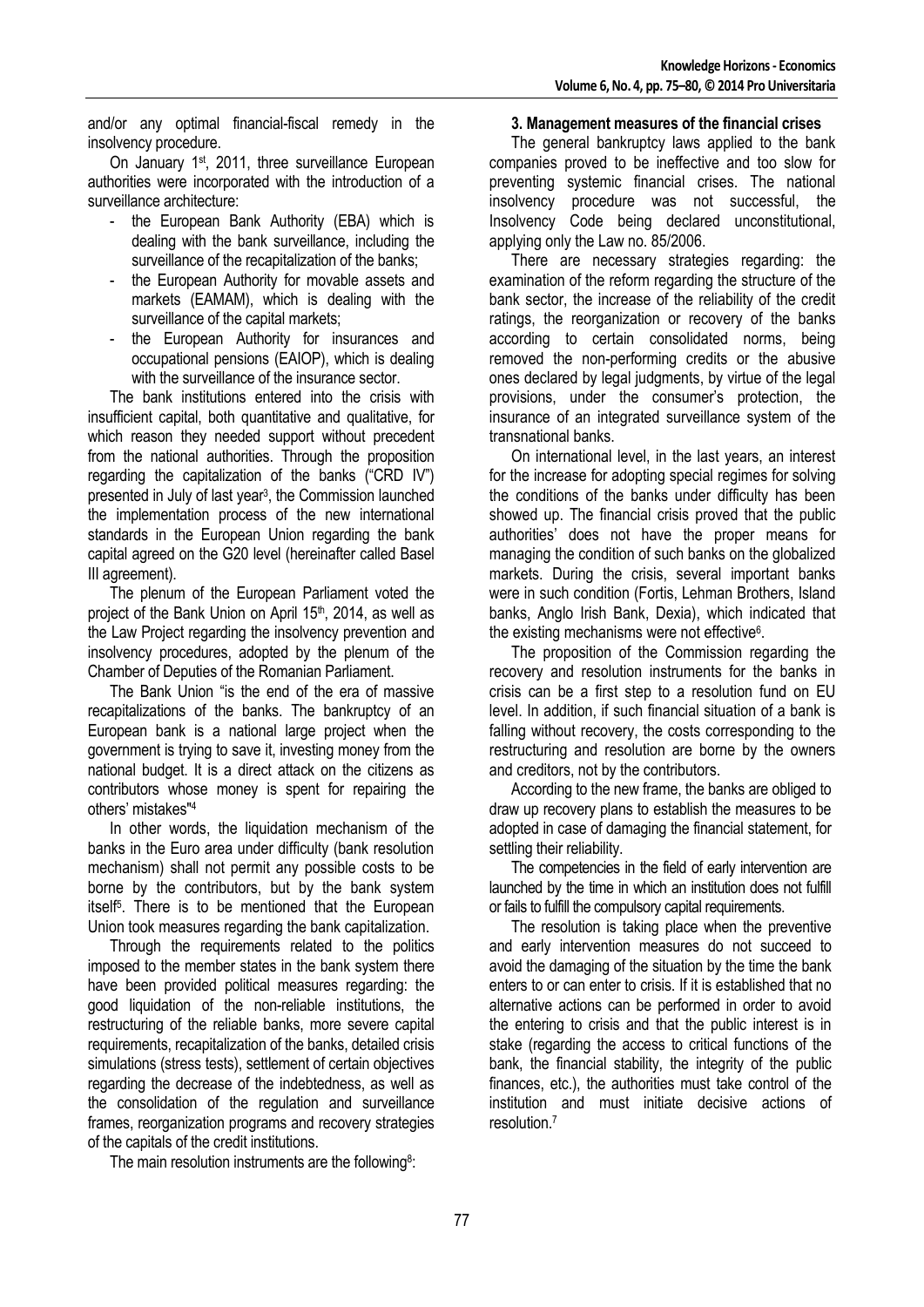| Vânzarea activității                                                                                                            | Instituția-punte                                                                                                                                                                                                                        | Separarea activelor                                                                                                                                                                                  | Recapitalizarea<br>internă ("bail-in")                                                                                                        |
|---------------------------------------------------------------------------------------------------------------------------------|-----------------------------------------------------------------------------------------------------------------------------------------------------------------------------------------------------------------------------------------|------------------------------------------------------------------------------------------------------------------------------------------------------------------------------------------------------|-----------------------------------------------------------------------------------------------------------------------------------------------|
| vânzarea întregii<br>instituții sau a unor părți<br>din activele și pasivele<br>sale către părți terțe, în<br>temeni comerciali | -transferul tuturor sau a<br>unor părți din afacerile<br>instituției financiare<br>către o instituție punte<br>temporară (<2 ani).<br>deținută de autoritățile<br>publice (activele trebuie<br>să fie egale cu pasivele<br>transferate) | -transferarea activelor<br>cu probleme către un<br>vehicul de administrare.<br>a activelor (deținut de<br>autoritățile publice),<br>pentru a facilita folosirea<br>altor instrumente de<br>rezolutie | -reducerea saul<br>conversia datoriei cu<br>rang senior în capital                                                                            |
| - nu este nevoie del<br>aprobarea actionarilor<br>sau a părților terțe                                                          | - nu este nevoie de<br>aprobarea actionarilor<br>sau a părților terțe                                                                                                                                                                   | -transfer numai dacă<br>llichidarea normală a<br>activelor ar avea efecte<br>negative asupra pietelor<br>-se aplică numai:<br>coroborat cu un alt<br>insturment de rezoluție                         | -atacă problema "too big <br>to fail"; anumite tipuri de<br>datorie sunt excluse (de<br>exemplu depozitele),<br>respectă rangul<br>creantelor |

*Sale of activity*

- *The sale of the entire institution or of a part of the assets and liabilities to third parties, under commercial terms*
- *The approval of the shareholders or of third parties is not necessary*

# *Bridge-institution*

- *The assignment of all or of a part of the business of the financial institution to a temporary bridgeinstitution (under 2 years) held by the public authorities (the assets must be equal to the assigned liabilities)*
- *The approval of the shareholders or of the third parties is not necessary*

## *Separation of assets*

- *The assignment of the assets with problems to an asset administration instrument (held by the public authorities), to facilitate the use of other resolution instruments.* 

- *Assignment only if the normal liquidation of the assets might have negative effects on the markets.*
- *It is applied only with another resolution instrument Internal recapitalization ("bail-in")*
- *Decrease or conversion of the senior range debt into capital*
- *Attacks the problem of "too big to fail", certain types of debt are excluded (the deposits for example), comply with the debt range*

*The internal recapitalization instrument* might allow the resolution authorities to depreciate the debts of the shareholders and of the creditors of the institutions which enter to or are suspected to enter to such crisis or to convert them into capital.

The internal recapitalization can be reflected as it follows on the balance of the bank company

| <b>ASSETS</b>       | <b>AMOUNT</b> (mil.<br>euro) | <b>LIABILITIES</b>        | <b>AMOUNT</b><br>(mil. euro) |
|---------------------|------------------------------|---------------------------|------------------------------|
| Cash                | 25                           | Capital                   | 50                           |
| Debenture titles    | 300                          | Guaranteed bank deposits  | 400                          |
| Loans               | 400                          | Not-guaranteed debentures | 300                          |
| <b>Fixed assets</b> | 25                           |                           |                              |
| <b>TOTAL ASSETS</b> | 750                          | <b>TOTAL LIABILITIES</b>  | 750                          |

## *Table 1.* The bank balance before the internal recapitalization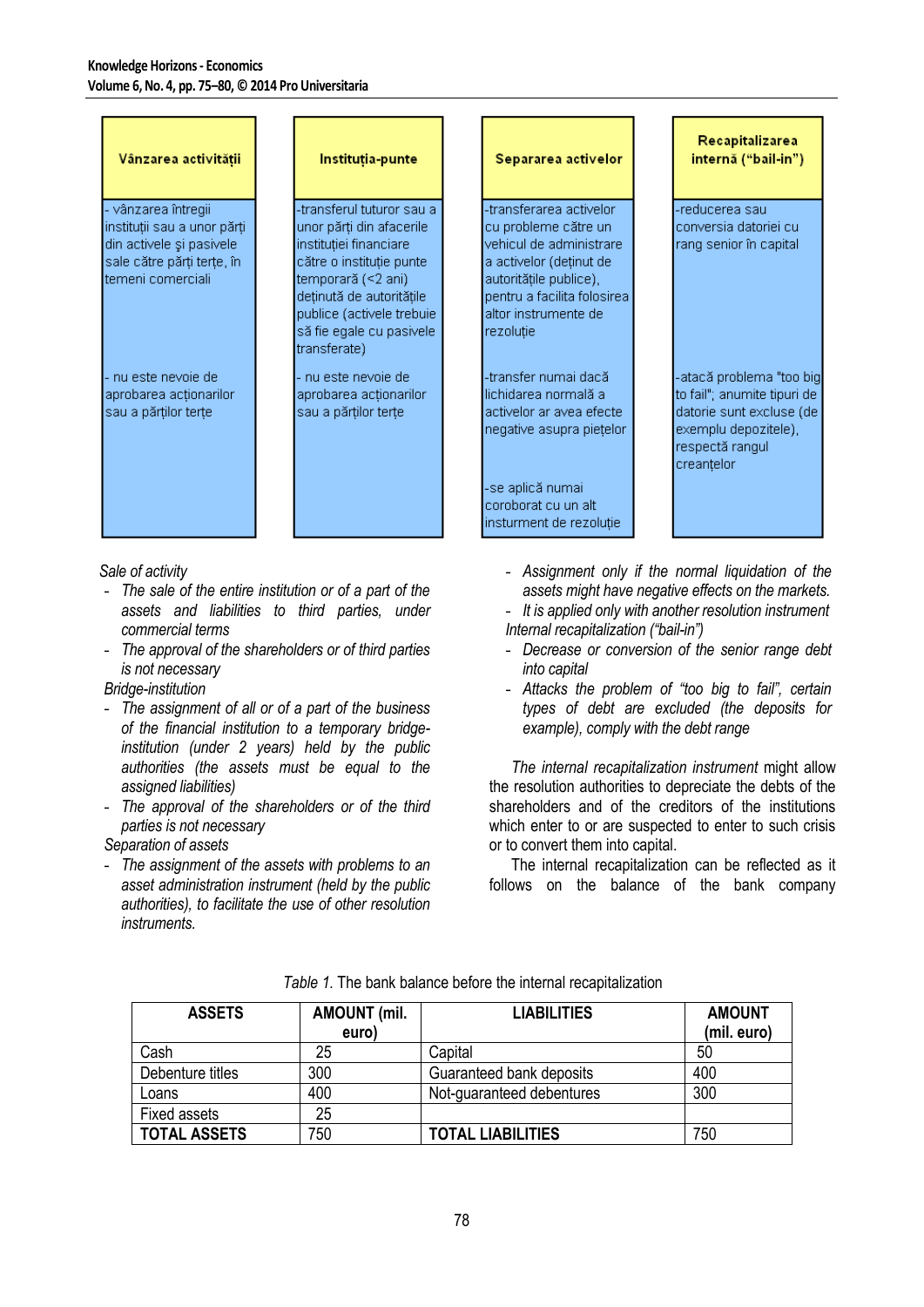## *Table 2.* Balance of the bank after the decrease

| <b>ASSETS</b>       | <b>AMOUNT</b> (mil.<br>euro) | <b>LIABILITIES</b>        | <b>AMOUNT</b><br>(mil. euro) |
|---------------------|------------------------------|---------------------------|------------------------------|
| Cash                | 25                           | Capital                   |                              |
| Debenture titles    | 300                          | Guaranteed bank deposits  | 400                          |
| Loans               | 350                          | Not-guaranteed debentures | 300                          |
| Fixed assets        | 25                           |                           |                              |
| <b>TOTAL ASSETS</b> | 700                          | <b>TOTAL LIABILITIES</b>  | 700                          |

## of the amount of loans by 50 mil. Euro

*Table 3.* Balance of the bank after the recapitalization through he application of the internal recapitalization

| <b>ASSETS</b>       | <b>AMOUNT (mil.</b><br>euro) | <b>LIABILITIES</b>        | <b>AMOUNT</b><br>(mil. euro) |
|---------------------|------------------------------|---------------------------|------------------------------|
| Cash                | 25                           | Capital                   | 50                           |
| Debenture titles    | 300                          | Guaranteed bank deposits  | 400                          |
| Loans               | 350                          | Not-guaranteed debentures | 250                          |
| Fixed assets        | 25                           |                           |                              |
| <b>TOTAL ASSETS</b> | 700                          | <b>TOTAL LIABILITIES</b>  | 700                          |

According to the European Union Council, certain types of liabilities might be permanently excluded from the internal recapitalization:

- Guaranteed deposits;
- $-$  Debts covered by movable guarantees, including the guaranteed liabilities;
- Debts to the employees of certain institutions in crisis, as well as the established salaries and the pension rights;
- Commercial debts regarding the assets and indispensable services for the daily operation of the institution.
- $-$  Liabilities arising from the participation to a payment system having a residual maturity under seven days
- $-$  Interbanking debts with an initial maturity under seven days.

# **4. Conclusions**

The financial crisis has showed that when a bank is affected by problems, they can influence the entire financial-banking sector. Therefore, there is the need of far more firm agreements regarding the management of contemporary crises, as well as of certain proper authorities and mechanisms in the solving of the situations of the banks under difficulty.

## **References**

1. Amory, Michel, Michele Ciavarini Azzi, (2005), *Sommes-nous tous des acteurs? La démocratie participative dans le traité constitutionnel,* ( conférence UEF Bélgie)

2. Andresan – Grigoriu, B., Stefan, T. (2011), *Tratatele Uniunii Europene – versiune consolidată*, Jurnalul Oficial al Uniunii Europene, Editura Hamangiu

3. Bichi, C. (2013), *Rezolutia bancara si rolul sau in asigurarea stabilitatii financiare*, Colocviu BNR – *Spre o noua arhitectura a pietelor financiare in Uniunea Europeana*

4. Duculescu, V., Duculescu, G. (2002), *Justitia europeana, mecanisme, deziderate si perspective,* Editura Lumina Lex, Bucuresti

5. Fuerea , A. (2008), *Drept comunitar al afacerilor*, Editura Universul Juridic, Bucuresti

6. Ivanov, E. (2008), *Patrimoniul societăţilor comerciale*, Editura Hamangiu, pp 211

7. Leş, I. (2013), *Tratat de Drept procesual civil*, Editura C.H. Beck, Bucureşti

8. Paul, C., Grainne de Burca, (2010), *Dreptul Uniunii Europene, comentarii, jurisprudenţă şi doctrină*, Ediția a IV-a, Editura Hamangiu, Bucuresti

9. Pătulea, V. (2010), *Tratat de Management Juridic şi Jurisdicţional, Institutul Român pentru Drepturile Omului şi Consiliul Superior al Magistraturii,*  pp 916

10. Piperea, Gh*.(2009), Drept comercial*, Vol. II, Editura C.H. Beck, pp 430